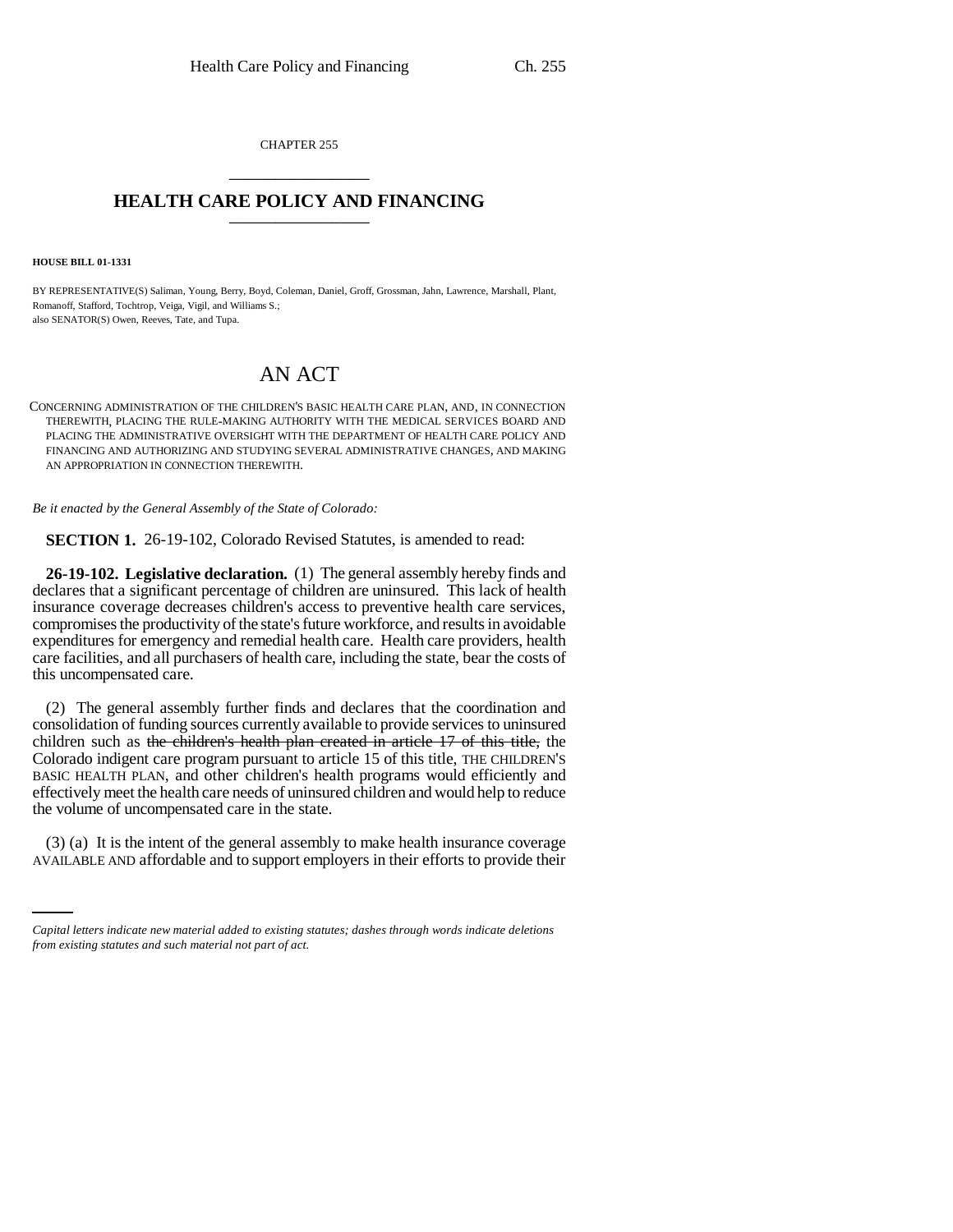## Ch. 255 Health Care Policy and Financing

employees and their dependents with health insurance coverage AND TO SUPPORT INCREASED AVAILABILITY OF AFFORDABLE HEALTH INSURANCE IN THE INDIVIDUAL MARKET.

(b) It is the intent of the general assembly that the savings and efficiencies realized through actual reductions in administrative and programmatic costs associated with the implementation of this article and achieved in consolidating other health care programs should be identified.

(4) It is not the intent of the general assembly to create an entitlement for health insurance coverage.

(5) The general assembly hereby declares that the following principles shall be used in implementing the children's basic health plan set forth in this article:

(a) The children's basic health plan policy board created in this article DEPARTMENT shall establish and maintain a goal of inter-program communication in order to maximize existing state appropriations for the population served in the program;

(b) There shall be efficient program utilization through inter-program coordination and program consolidation, and where appropriate, through contracting with the private sector and with essential community providers;

(c) The policies enacted in House Bill 97-1304 regarding a strong managed care direction shall be emphasized;

(d) The private sector shall be involved to the greatest possible degree;

(e) There shall be a strong MAXIMUM emphasis on coordination with local and state public health programs and initiatives for children.

(6) THE GENERAL ASSEMBLY HEREBY FINDS AND DECLARES:

(a) THAT THE GOAL OF THE "CHILDREN'S BASIC HEALTH PLAN ACT" IS TO SUPPORT LOW-INCOME, WORKING PARENTS AND FAMILIES IN OVERCOMING BARRIERS IN OBTAINING GOOD QUALITY, AFFORDABLE HEALTH CARE SERVICES FOR THEIR CHILDREN;

(b) THAT THE HEALTH SERVICES THAT LOW-INCOME CHILDREN RECEIVE THROUGH THE CHILDREN'S BASIC HEALTH PLAN SHOULD BE COST-EFFECTIVE, OF HIGH QUALITY, AND PROMOTE POSITIVE HEALTH OUTCOMES FOR ENROLLED CHILDREN;

(c) THAT THE CHILDREN'S BASIC HEALTH PLAN WAS DESIGNED AS, AND SHOULD CONTINUE TO BE, A PRIVATE-PUBLIC PARTNERSHIP THAT ENCOURAGES ENROLLMENT AND SEEKS EVERY OPPORTUNITY TO OPERATE WITH THE EFFICIENCY AND CREATIVITY THAT IS FOUND IN UTILIZING PRIVATE SECTOR SYSTEMS AND BUSINESS PRACTICES WHILE MAINTAINING THE HIGHEST LEVEL OF ACCOUNTABILITY TO THE GENERAL ASSEMBLY, THE EXECUTIVE BRANCH, AND THE PUBLIC THROUGH ADMINISTRATION OF THE PLAN BY THE DEPARTMENT OF HEALTH CARE POLICY AND FINANCING;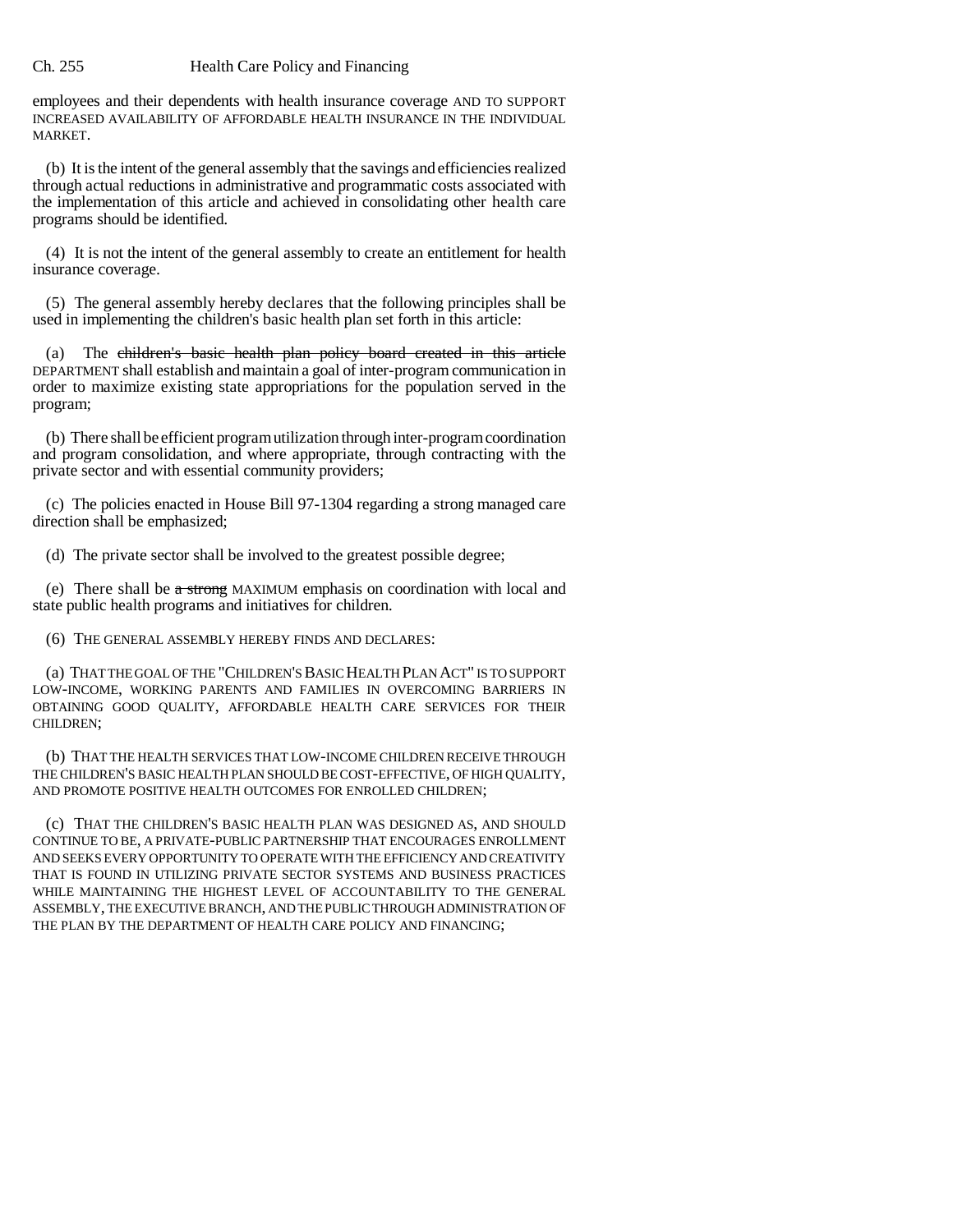(d) THAT THE CHILDREN'S BASIC HEALTH PLAN WAS DESIGNED AS, AND SHOULD CONTINUE TO BE, A COMMUNITY-BASED PROGRAM THAT ENCOURAGES LOCAL PARTICIPATION IN ENROLLING CHILDREN IN AND SUPPORTING ITS GOALS.

**SECTION 2.** 26-19-103, Colorado Revised Statutes, is amended BY THE ADDITION OF A NEW SUBSECTION to read:

**26-19-103. Definitions.** As used in this article, unless the context otherwise requires:

(6.4) "MEDICAL SERVICES BOARD" MEANS THE MEDICAL SERVICES BOARD CREATED IN SECTION 25.5-1-301, C.R.S.

**SECTION 3. Repeal.** 26-19-103 (6.5), Colorado Revised Statutes, is repealed as follows:

**26-19-103. Definitions.** As used in this article, unless the context otherwise requires:

(6.5) "Policy board" means the children's basic health plan policy board created in section 26-19-104.5.

**SECTION 4.** 26-19-104, Colorado Revised Statutes, is amended to read:

**26-19-104. Children's basic health plan - rules.** The policy MEDICAL SERVICES board is authorized to adopt rules to implement the children's basic health plan to provide health insurance coverage to children on a statewide basis pursuant to the provisions of this article. ANY RULES ADOPTED BY THE CHILDREN'S BASIC HEALTH PLAN POLICY BOARD IN ACCORDANCE WITH THE REQUIREMENTS OF THE "STATE ADMINISTRATIVE PROCEDURE ACT", ARTICLE 4 OF TITLE 24, C.R.S., SHALL BE ENFORCEABLE AND SHALL BE VALID UNTIL AMENDED OR REPEALED BY THE MEDICAL SERVICES BOARD.

**SECTION 5. Repeal.** 26-19-104.5, Colorado Revised Statutes, is repealed as follows:

**26-19-104.5. Policy board - creation - repeal.** (1) There is hereby created in the department of health care policy and financing the children's basic health plan policy board which shall exercise its powers and perform its duties and functions as if it were transferred to said department by a **type 1** transfer, as such transfer is defined in the "Administrative Organization Act of 1968", article 1 of title 24, C.R.S. The policy board shall consist of eleven members. Four members of the policy board shall be the executive directors of the departments of public health and environment, health care policy and financing, education, and human services. Seven members of the policy board shall be appointed by the governor, with the consent of the senate, and shall represent the following: Two members shall represent small business or other businesses in the state; three members shall represent the health care industry, including one who is a managed care expert not affiliated with a managed care organization under contract to provide services under the children's basic health plan; one member shall be a representative of an essential community provider; and one member shall be a consumer.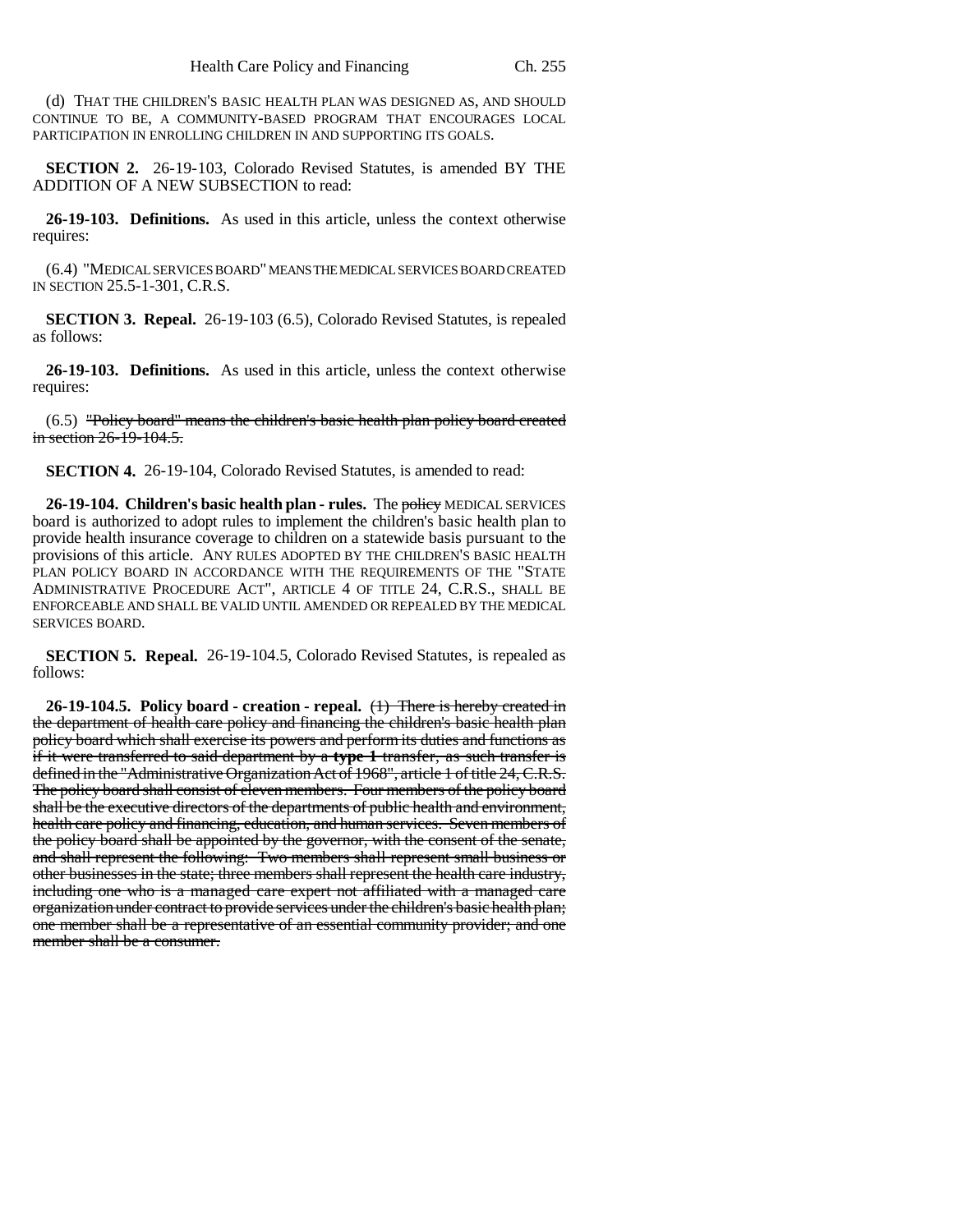## Ch. 255 Health Care Policy and Financing

(2) The appointed members of the policy board shall serve terms of four years; except that the initial terms of one of the business representatives and one of the health care industry members shall be three years. Whenever a vacancy exists, the governor shall appoint a member for the remaining portion of the unexpired term created by the vacancy. The governor may remove any appointed member of the policy board for any cause that renders such a member incapable or unfit to discharge the duties of the office.

(3) This section is repealed, effective July 1, 2004.

**SECTION 6. Repeal.** 26-19-104.6, Colorado Revised Statutes, is repealed as follows:

**26-19-104.6. Policy board - power and duties - reports.** (1) In addition to any other powers enumerated in this article, the policy board shall have the following powers and duties:

(a) To report periodically to the joint budget committee on the progress made in inter-program coordination and program consolidation with existing health care programs and on the efficiencies achieved in utilizing existing health care programs pursuant to this article;

(b) To report on matters the policy board deems to be of interest to the general assembly regarding the implementation and administration of the children's basic health plan; and

(c) To report on or before October 15, 2000, and on or before every October 1 thereafter, to the joint budget committee and the health, environment, welfare, and institutions committees of the house of representatives and the senate on enrollment, utilization, and quality of health care services provided through the children's basic health plan; streamlining of children's program operations; concerns and recommendations and any barriers related to enrollment, utilization, and quality.

(2) (Deleted by amendment, L. 2000, p. 2007, § 5, effective June 3, 2000.)

(2.5) If sufficient private donations are received, the policy board shall contract with an independent entity to study the options, benefits, and merits of changing the administrative structure of the children's basic health plan, including consideration of creating an administrative entity as a separate instrumentality of the state to administer the children's basic health plan. The policy board is authorized to accept private donations for the purposes of funding the independent study. A report on the results of the study shall be submitted to the joint budget committee and the health, environment, welfare, and institutions committees of the house of representatives and the senate on or before October 15, 2000.

(3) The department shall submit to the policy board any information concerning the implementation and administration of the children's basic health plan that is requested by the policy board in connection with its reporting and evaluation duties outlined in this section.

**SECTION 7. Repeal.** 26-19-104.7, Colorado Revised Statutes, is repealed as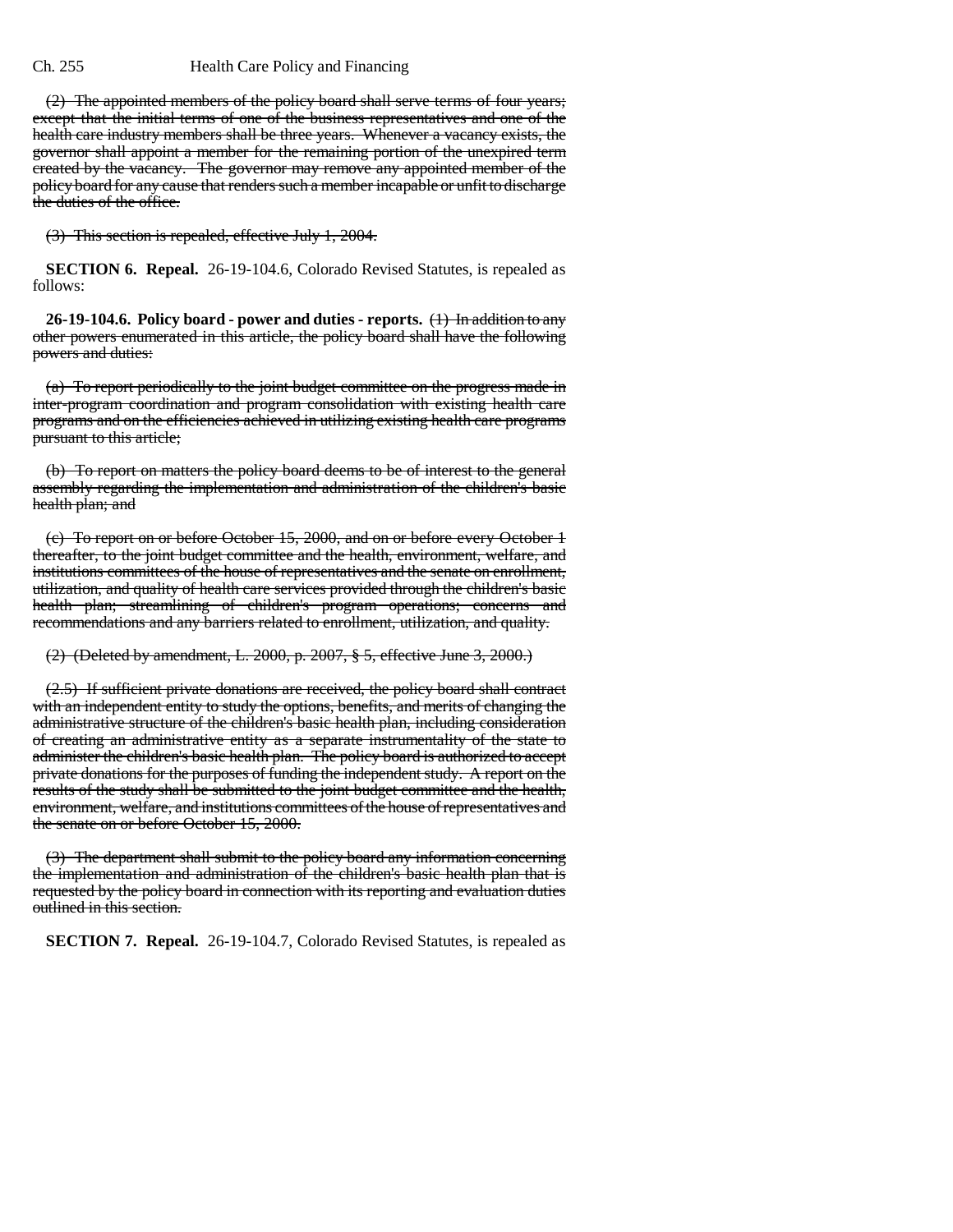follows:

**26-19-104.7. Advisory board - appointment - repeal.** (1) The executive director of the department of health care policy and financing may appoint an advisory board for the purpose of advising the policy board and the department on the implementation and administration of the children's basic health plan. The number of persons appointed to serve on the advisory board shall be determined by the executive director.

(2) This section is repealed, effective July 1, 2004.

**SECTION 8.** 26-19-107 (1) (a), (1) (d), (1) (h), and (2), Colorado Revised Statutes, are amended, and the said 26-19-107 (1) is further amended BY THE ADDITION OF THE FOLLOWING NEW PARAGRAPHS, to read:

**26-19-107. Duties of the department - schedule of services - premiums copayments - subsidies.** (1) In addition to any other duties pursuant to this article, the department shall have the following duties:

(a) (I) To design, on or after April 21, 1998, and from time to time revise, a schedule of health care services included in the plan and to propose said schedule to the policy MEDICAL SERVICES board for approval or modification. The schedule of health care services as proposed by the department and approved by the policy MEDICAL SERVICES board shall include, but shall not be limited to, preventive care, physician services, inpatient and outpatient hospital services, prescription drugs and medications, and other services that may be medically necessary for the health of enrollees. The department shall design and revise this schedule of health care services included in the plan to be based upon the basic and standard health benefit plans defined in section 10-16-102 (4) and (42), C.R.S.; except that the department may modify the basic and the standard health benefit plans to meet specific federal requirements or to accommodate those changes necessary for a program designed specifically for children.

(II) In addition to the items specified in subparagraph (I) of this paragraph (a) and any additional items approved by the policy MEDICAL SERVICES board, on and after January 1, 2001, the policy MEDICAL SERVICES board shall include dental services in the schedule of health care services upon a finding by the board that:

(A) An adequate number of dentists are willing to provide services to eligible children; and

(B) The financial resources available to the program are sufficient to fund such services.

(d) To design and propose to the **policy** MEDICAL SERVICES board for adoption detailed rules of eligibility and enrollment processes for the plan;

(h) To evaluate the possibility of eliminating, for children who are eligible for the children's basic health plan, the option of enrolling in the medically indigent program for health care and to instead require that eligible children enroll in the children's basic health plan. The department shall submit a written report of its evaluation and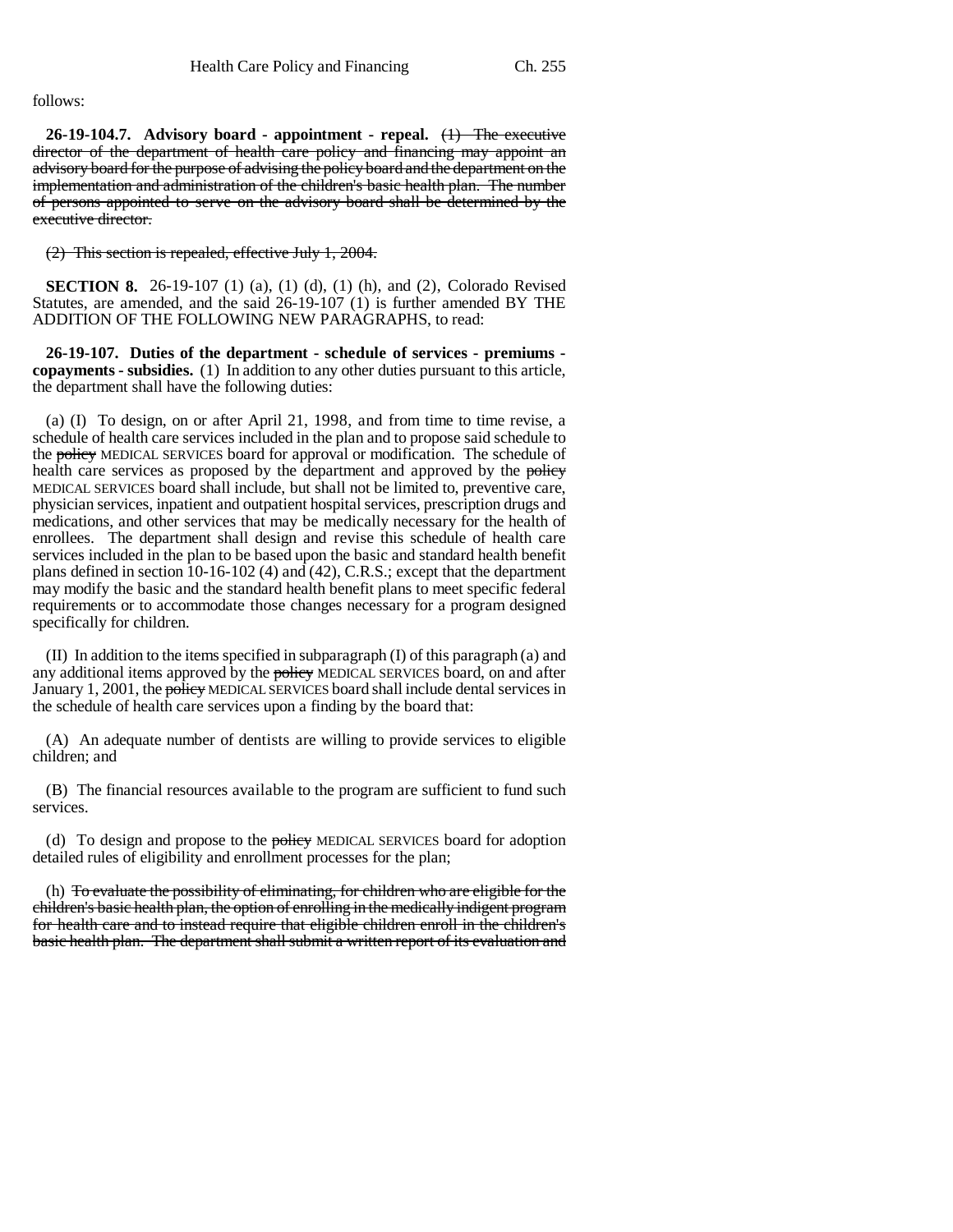recommendations on or before November 1, 2000, to the joint budget committee and to the health, environment, welfare, and institutions committees of the house of representatives and the senate.

(i) TO CONDUCT PILOT PROJECTS INCLUDING, BUT NOT LIMITED TO, TESTING MODELS OF MARKETING, ENROLLMENT, ELIGIBILITY DETERMINATION, AND PREMIUM STRUCTURES, TO BE IMPLEMENTED WHERE APPROPRIATE AND AS APPROVED BY THE JOINT BUDGET COMMITTEE;

(j) TO CONDUCT A STUDY ON THE CONSOLIDATION OF STATE HEALTH CARE PROGRAMS FOR CHILDREN. THE DEPARTMENT SHALL SUBMIT A WRITTEN REPORT OF ITS EVALUATION AND RECOMMENDATIONS ON OR BEFORE SEPTEMBER 1,2002, TO THE JOINT BUDGET COMMITTEE AND TO THE HEALTH, ENVIRONMENT, WELFARE, AND INSTITUTIONS COMMITTEE OF THE HOUSE OF REPRESENTATIVES AND TO THE HEALTH, ENVIRONMENT, CHILDREN AND FAMILIES COMMITTEE OF THE SENATE.

(2) The department is authorized to institute a program for competitive bidding pursuant to section 24-103-202 or 24-103-203, C.R.S., for providing medical services on a managed care basis for children under this article. The department shall select more than one managed care contractor to serve counties in which there are providers contracting with more than one managed care plan. In counties where there is only one operational managed care plan, the department may contract with that managed care plan to serve children enrolled in the plan. To the extent that the department determines that there is a unique community-based organization that is able to perform the new functions required under this article, the department may select such contractor pursuant to section 24-103-205, C.R.S., and rules promulgated by the policy MEDICAL SERVICES board to administer all or a portion of the children's basic health plan according to section 26-19-111. The department shall assure the utilization of essential community providers for the provision of services including eligibility determination, enrollment, and outreach when reasonable. The department shall contract with managed care organizations for the delivery of health services pursuant to this article. The department may contract with essential community providers for health care services in areas of the state that are not adequately served by managed care organizations.

**SECTION 9.** 26-19-108 (1), Colorado Revised Statutes, is amended to read:

**26-19-108. Financial management.** (1) The department shall propose rules for approval by the policy MEDICAL SERVICES board to implement financial management of the plan. Pursuant to such rules, the department shall adjust benefit levels, eligibility guidelines, and any other measure to ensure that sufficient funds are present to implement the provisions of this article. THE DEPARTMENT SHALL DEVELOP AND USE QUALITY ASSURANCE MEASURES, SUCH AS THE HEALTH EMPLOYER DATA INFORMATION SET (HEDIS) REPORTS REGARDING PROVIDER COMPENSATION, ADAPTED TO CHILDREN'S NEEDS, TO ENSURE THAT APPROPRIATE HEALTH CARE OUTCOMES ARE MET AND TO JUSTIFY THE CONTINUED USE OF TAXPAYER DOLLARS FOR THE PLAN. THE DEPARTMENT SHALL IMPLEMENT PERFORMANCE-BASED CONTRACTING BASED ON SUCH QUALITY ASSURANCE MEASURES.

**SECTION 10.** Article 19 of title 26, Colorado Revised Statutes, is amended BY THE ADDITION OF A NEW SECTION to read: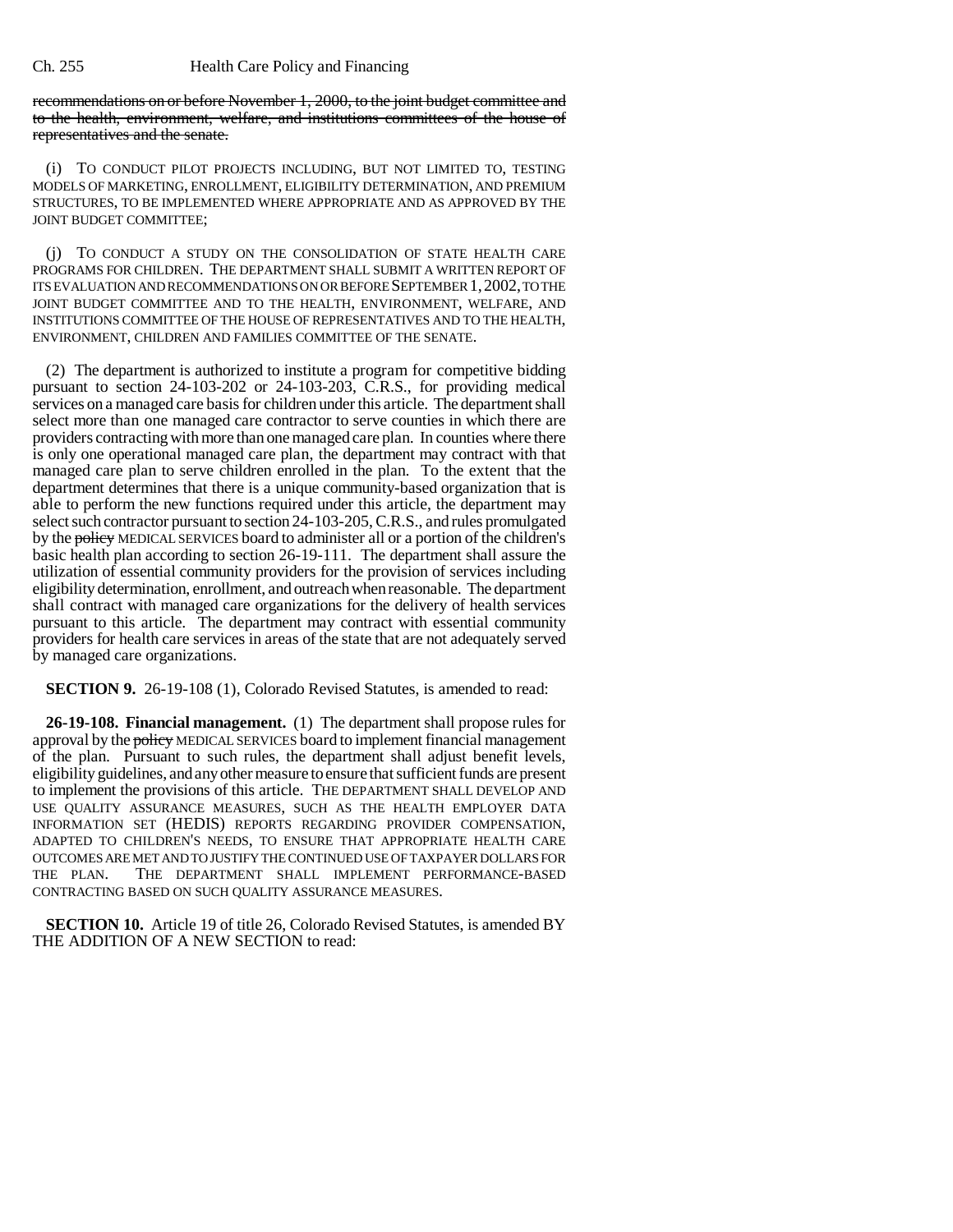**26-19-113. Reports by contractors to medical services board.** ANY PERSONAL SERVICES CONTRACTOR THAT CONTRACTS WITH THE STATE DEPARTMENT TO PROVIDE SERVICES UNDER THIS ARTICLE SHALL PROVIDE QUARTERLY REPORTS TO THE MEDICAL SERVICES BOARD RELATING TO THE FUNCTIONS PERFORMED BY THE CONTRACTOR, INCLUDING REPORTS ON ENROLLMENT, UTILIZATION, MARKETING, AND ANY CONCERNS OR RECOMMENDATIONS RELATING TO IMPROVING THE ADMINISTRATION OF OR THE QUALITY OF THE PROGRAM. IN ADDITION, ANY CONTRACTOR SHALL SUBMIT ANY DATA REQUESTED BY THE MEDICAL SERVICES BOARD RELATING TO THE CHILDREN'S BASIC HEALTH PLAN AND THE FUNCTIONS PROVIDED BY THAT CONTRACTOR.

**SECTION 11.** 25.5-1-201 (1), Colorado Revised Statutes, is amended BY THE ADDITION OF A NEW PARAGRAPH to read:

**25.5-1-201. Programs to be administered by the department of health care policy and financing.** (1) Programs to be administered and functions to be performed by the department of health care policy and financing shall be as follows:

(m) THE "CHILDREN'S BASIC HEALTH PLAN ACT", AS SPECIFIED IN ARTICLE 19 OF TITLE 26, C.R.S.

**SECTION 12.** 25.5-1-301 (1) and (2), Colorado Revised Statutes, are amended to read:

**25.5-1-301. Medical services board - creation.** (1) There is hereby created in the department of health care policy and financing a medical services board, referred to in this part 3 as the "board", which shall consist of nine ELEVEN members appointed by the governor with the consent of the senate. The governor shall appoint persons to the board who have knowledge of medical assistance programs, and one or more of the appointments may include a person or persons who have received services through programs administered by the department within two years of the date of appointment. No more than five SIX members of the board shall be members of the same political party. Of the nine ELEVEN members appointed to the board, at least one shall be appointed from each congressional district.

(2) Members shall serve at the pleasure of the governor for a term of four years; except that, of the members first appointed, three shall serve for a term of two years and three shall serve for a term of three years. ON JULY 1, 2001, THE GOVERNOR SHALL APPOINT ONE MEMBER FROM THE PRIVATE SECTOR TO THE BOARD WHO SHALL HAVE EXPERIENCE WITH THE DELIVERY OF HEALTH CARE, WHO SHALL BE APPOINTED FOR A TERM OF TWO YEARS, AND ONE MEMBER WHO SHALL HAVE EXPERIENCE OR EXPERTISE IN CARING FOR MEDICALLY UNDERSERVED CHILDREN, WHO SHALL BE APPOINTED FOR A TERM OF THREE YEARS.

**SECTION 13.** 25.5-1-303 (1), Colorado Revised Statutes, is amended BY THE ADDITION OF A NEW PARAGRAPH to read:

**25.5-1-303. Powers and duties of the board - scope of authority - rules.** (1) The board shall have the authority set forth in subsection (3) of this section over the following programs administered by the department: